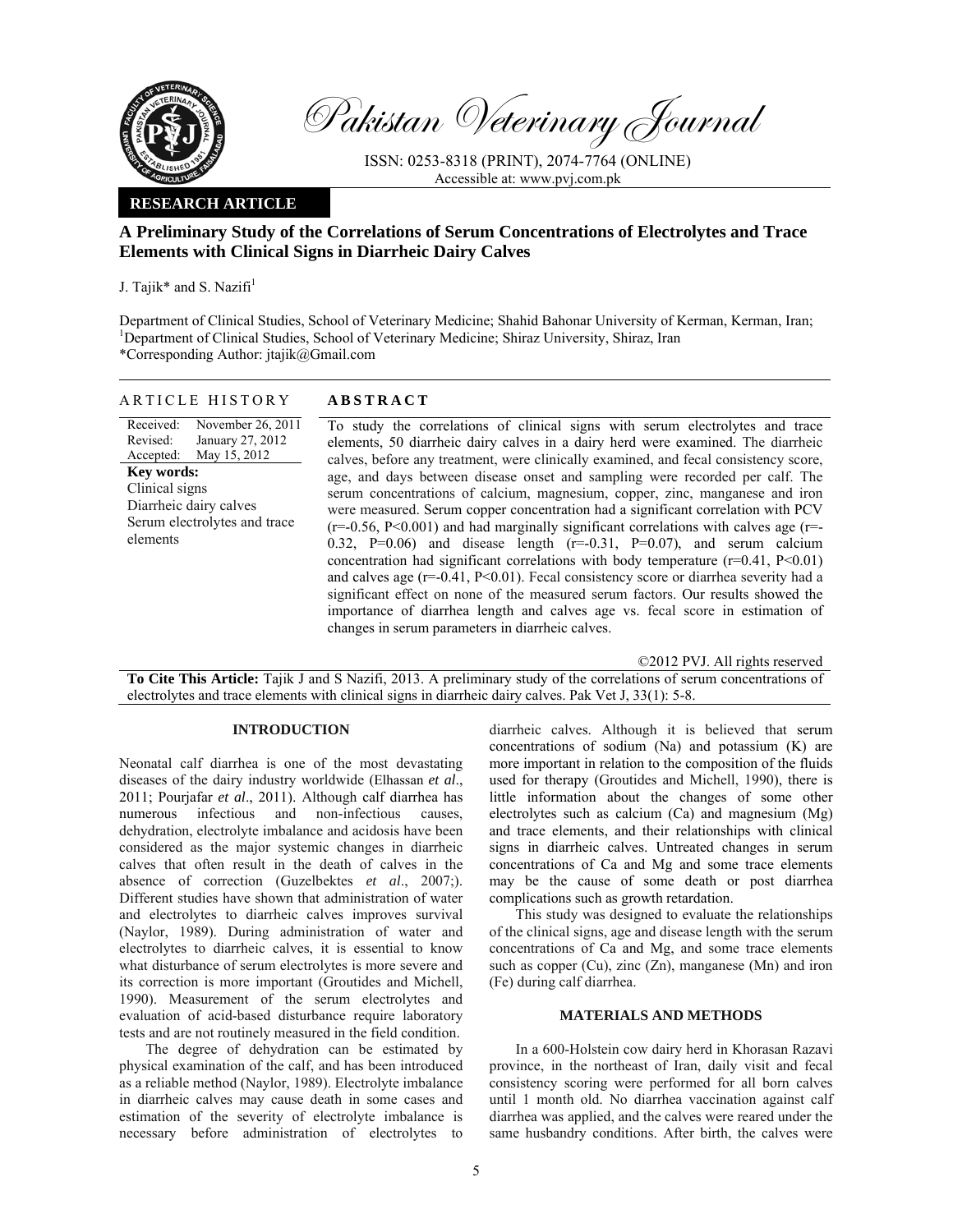fed 2 kg of dam's colostrum by nipple bottle and moved to individual pens. Additional 1kg pooled colostrum was fed within approximately 12 h of the first colostrum feeding. The calves were then fed milk from buckets thrice daily at approximately 3% of body weight per feeding until 3 days of life. After this time, the calves were fed a milk replacer (thrice daily and approximately 10% of body weight per day) and calf starter (including concentrate (90% DM) and high-quality alfalfa (10% DM) until 90 days of life. Water was offered *ad libitum*.

Evaluation of fecal consistency was performed using the following criteria. Zero or 'normal': perineum and tail of the calf are clean and dry, firm consistency and brown color; 1: perineum and/or tail of the calf is smeared with feces, a paste-like consistency and yellow color; and 2: perineum and/or tail of the calf is smeared with watery feces and watery consistency. Fecal scores 1 and 2 were considered as diarrheic. The diarrheic calves, before any treatment, were clinically examined, and clinical data (heart rate, fecal consistency score, rectal temperature, presence of visible blood in feces, mucous membrane color and moistness) as well as data on sex, age, and days between disease onset and sampling were recorded per calf. Heart rate (beat/min) was measured by thoracic auscultation for a minimum of 30 seconds. Mucous membrane color was categorized as typical, pale, or congested by examining the lower eyelid mucous membrane. Mucous membrane moistness was also categorized as typical or dry at the same location. After clinical examination, jugular vein blood samples in tubes containing EDTA and plane tubes, free from anticoagulant, were collected from the calves. The blood serum was separated after centrifugation at 1800*g* for 10 min and the serum samples stored at −18°C until analysis. Also, packed cell volume (%) was measured using microhematocrit method. The serum samples were analyzed for Ca, Mg, Cu, Zn, Mn and Fe by atomic absorption spectrophotometery (Shimadzo AA- 670, Kyoto, Japan) (Nazifi *et al*., 2003).

Statistical analysis was performed using SPSS12 (Illinois, Chicago). Kolmogorov–Smirnov tests were used to assess normality of distribution for each variable. Correlations of the rectal temperature, heart rate, age, disease length, and blood packed cell volume (PCV) with serum electrolytes and trace elements were analyzed by Pearson's correlation tests. Two sample t-tests were used to compare serum concentration of electrolytes and trace elements between calves with fecal score 1 and 2, and to compare between calves with bloody stool and other calves. Analysis of variance tests were used to compare between calves with different mucous membrane colors. Multiple linear regression analysis tests were also conducted to assess the relationship between the serum concentration of each of the measured serum parameters with age, evaluated clinical signs and disease length. Differences were considered significant at P<0.05.

#### **RESULTS**

Serum samples were obtained from 50 diarrheic calves. The calves were 1-30 days old. The results of the measurement of the serum electrolytes and trace elements are shown in Table 1.

**Table 1:** Serum concentrations of electrolytes and trace elements in diarrheic calves (n = 50)

| Electrolytes and trace elements | Mean± SEM         |  |  |
|---------------------------------|-------------------|--|--|
| $Mg$ (L/mmol)                   | $0.8145 \pm 0.4$  |  |  |
| Ca (L/mmol)                     | $1.297 \pm 0.035$ |  |  |
| Mn $(L/\mu mol)$                | $0.546 \pm 0.18$  |  |  |
| $Cu (L/\mu mol)$                | $10.86 \pm 1.1$   |  |  |
| Fe $(L/\mu$ mol)                | $10.03 \pm 1$     |  |  |
| $Zn$ ( $L/\mu$ mol)             | $26.01 \pm 3.06$  |  |  |

**Table 2:** Correlation of serum concentrations of the measured serum electrolytes and trace elements with the rectal temperature, heart rate, fecal consistency score, age, disease length, and blood packed cell volume in diarrheic calves (n=50)

|                      | Rectal<br>temperature<br>(°C)                                          | Heart rate<br>(beat/min) | Age<br>(day)   | <b>Disease</b><br>length<br>(day) | Blood<br><b>PCV (%)</b> |
|----------------------|------------------------------------------------------------------------|--------------------------|----------------|-----------------------------------|-------------------------|
| Ca                   | $r = 0.41*$                                                            | $r = 0.234$              | $r = -0.41*$   | r=-0.11                           | $r = -0.126$            |
| (mmol/L)             | P < 0.01                                                               | P > 0.05                 | P < 0.01       | P > 0.05                          | P > 0.05                |
| Μg                   | $r = -0.02$                                                            | r=-0.15                  | $r = -0.06$    | r=-0.04                           | r=0.06                  |
| (mmol/L)             | P > 0.05                                                               | P > 0.05                 | P > 0.05       | P > 0.05                          | P > 0.05                |
| Cu                   | r=0.05                                                                 | $r = -0.26$              | $r = 0.32^{#}$ | $r = 0.31$ #                      | r=-0.561*               |
| $(\mu \text{mol/L})$ | P > 0.05                                                               | P > 0.05                 | $P = 0.06$     | $P = 0.07$                        | P < 0.001               |
| Zn                   | r=0.09                                                                 | $r = -0.12$              | $r = 0.175$    | $r = 0.02$                        | $r = -0.245$            |
| $(\mu \text{mol/L})$ | P > 0.05                                                               | P>0.05                   | P > 0.05       | P > 0.05                          | P>0.05                  |
| Fe                   | r=0.06                                                                 | $r = -0.12$              | r=0.25         | r=0.13                            | r=-0.29                 |
| $(\mu \text{mol/L})$ | P > 0.05                                                               | P > 0.05                 | P > 0.05       | P > 0.05                          | $P = 0.09$              |
| Mn                   | r=0.07                                                                 | $r = -0.16$              | $r = 0.254$    | r=0.03                            | $R = -0.274$            |
| $(\mu \text{mol/L})$ | P > 0.05<br>* Cincificate acqualation: #propriedly.cimet@acqualation.c | P>0.05                   | P > 0.05       | P > 0.05                          | P > 0.05                |

\* Significant correlation; # marginally significant correlation

Serum copper concentration had a significant correlation with PCV  $(r=-0.56, P<0.001)$  and had marginally significant correlations with calf age (r=-0.32,  $P=0.06$ ) and disease length( $r=-0.31$ ,  $P=0.07$ ). Body temperature and age had significant correlations with the serum concentration of Ca  $(r=0.41, P<0.01$  and  $r=-0.41$ , P<0.01, respectively). The results of the measurement of the correlations are shown in Table 2.

Two sample t-tests showed that calves with dry mucous membrane had significantly longer disease length than calves with moist mucous membrane  $(P=0.001)$ . There was no significant difference in serum concentration of the measured serum electrolytes and trace elements between calves with different fecal scores. Calves with bloody feces (12 calves) had a significantly higher serum concentration of Ca  $(P<0.01)$  than calves without visible blood in the feces (38 calves). Linear regression analysis showed that the heart rate was a negative strong predictor of the serum Mg (P<0.01) and serum concentration of Cu could be negatively predicted by the PCV.

#### **DISCUSSION**

Fecal losses of electrolytes in combination with losses of water, reduced dietary intake and probable translocation between intracellular and extra cellular compartments are the main causes of serum electrolytes and trace elements changes in diarrheic calves. Proper use of oral and intravenous fluid therapy is one of the most important factors in decreasing mortality associated with diarrhea in calves (Berchtold, 2009). Although the changes in serum concentrations of Na and K in diarrheic neonatal calves and their relationships with clinical signs have been studied (Butler *et al*., 1971; Berchtold, 2009), there is little information about the changes of some other electrolytes such as calcium (Ca) and magnesium (Mg),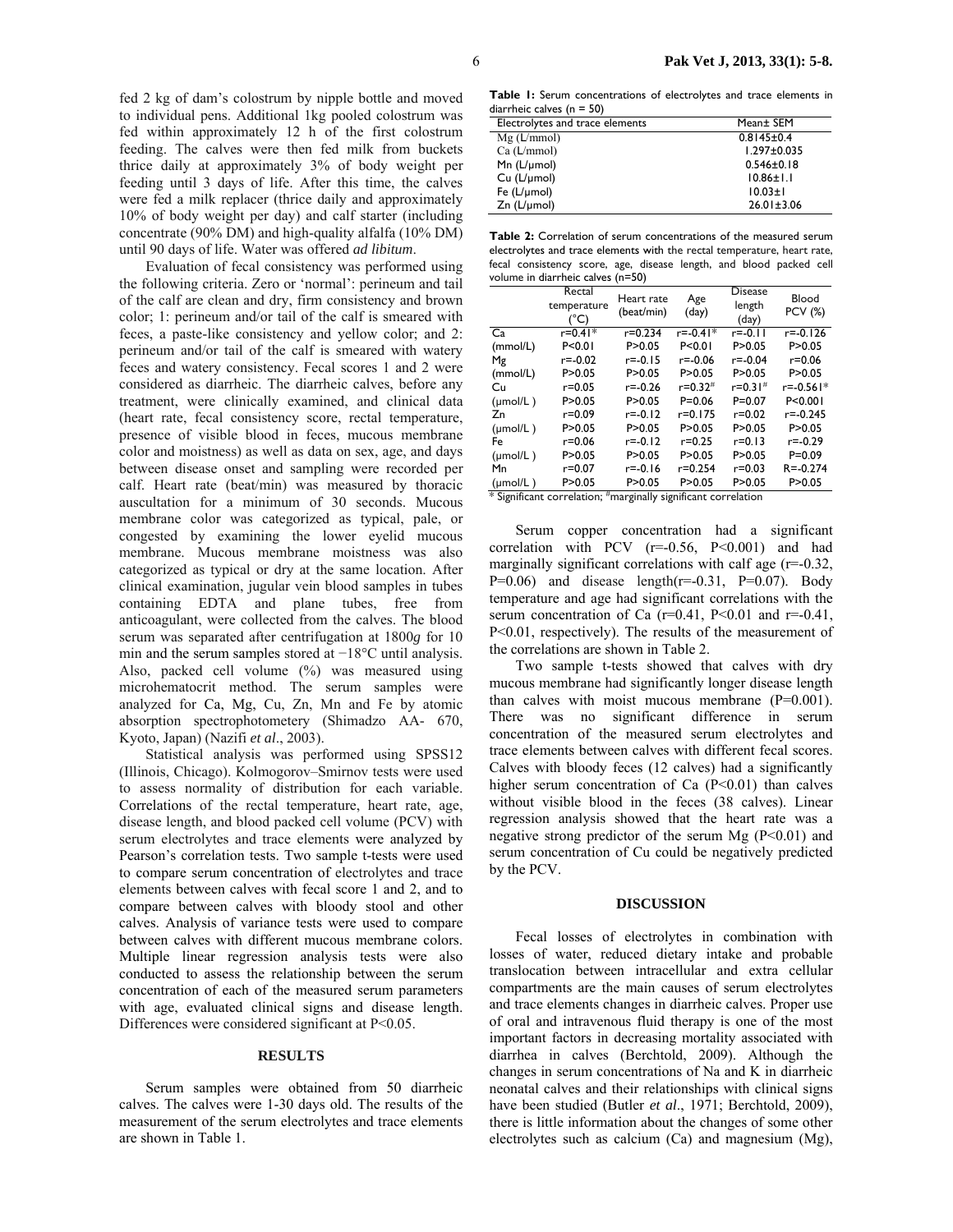and their relationships with clinical signs in diarrheic calves. On the other hand, little information exists about the changes of trace elements and, to the best of our knowledge; the current study is the first study regarding the relation of serum concentrations of trace elements with clinical signs in diarrheic calves.

Berchtold (2009) believes that electrolyte disturbances vary among individual cases of calf diarrhea and can not be predicted from clinical findings without laboratory analysis. However, it has been shown that, although there are contradictory reports about the changes of Na and K in blood serum of diarrheic calves (Chalvea and Encheva, 2003), the serum Ca and Mg fall have been reported in more than 75% of cases (Groutides and Michell, 1990).

Although different infectious microorganisms cause scours in calves, more than 75–95% of all cases of neonatal calf diarrhea are due to enterotoxigenic *E. coli*, rotavirus, coronavirus and *Cryptosporidium* spp together. It is believed that because of the different pathophysiology, the severity of diarrhea and its subsequent changes in those serum concentrations of electrolytes and trace elements may differ between different infectious causes (Bartels *et al*., 2010). For example, some authors believe that concurrent infection of *Cryptosporidium* spp. and other causes of diarrhea affect the severity of diarrhea (O'Handley *et al*., 1999; Foster and Smith 2009). However, some clinical studies did not confirm this opinion (Tajik *et al*., 2010). On the other hand, diagnosis of the diarrhea causative agent requires laboratory tests and is not routinely measured in the field condition. The results of the current study showed that calves with different fecal scores had no significant difference in serum concentrations of the measured serum electrolytes and trace elements. It has been shown that fecal consistency did not reflect the loss of water and electrolytes during diarrhea and calves may even die due to loss of fluid and electrolytes loss into gut before the diarrheic feces appears (Brooks *et al*., 1996).

Packed cell volume was used as an index for the estimation and quantification of hydration status in the calves. Although some authors believe that other clinical signs such as enophthalmos have the closest correlation with the degree of dehydration, dehydration of less than 5% of body weight cannot be clinically diagnosed and estimated using enophthalmos (Constable *et al*., 1998). Other authors believe that PCV is the best indicator for the diagnosis of changes in hydration status (Michell *et al*., 1992).

Bostedt *et al*. (2000) reported that abnormal serum values of Ca and Mg persist for a significantly long time after the treatment of diarrheic calves, even if no clinical evidence of calf diarrhea was found. According to our results, serum concentration of Ca had a negative relationship with the calves age, which was similar to that reported by Butler *et al*. (1971). Our results also showed that serum Ca had a positive correlation with body temperature. Different previous studies have shown serum Ca decrement in diarrheic calves (Michell *et al*., 1992; Groutides and Michell, 1990; Cabello and Michel, 1977). The normal serum concentration of Ca in cow has been reported as 2.43-3.1 mmol/L (Kaneko *et al*., 2008) and the mean serum Ca in diarrheic calves in the current study

was 1.297 mmol/L. Hypocalcaemia has been diagnosed as a cause of hypothermia in ruminants (Radostits *et al*., 2007), which may explain the observed relationship between Ca and body temperature in the current study. According to our results, calves with bloody stool had significantly higher serum concentration of Ca. With attention to the role of Ca in blood coagulation, higher serum Ca in diarrheic calves with bloody feces may be a physiological response to control the bleeding. Higher serum Ca in this group should be considered in selection of the fluid therapy regime.

In the current study no significant correlation between serum Mg and the measured clinical signs was found and linear regression analysis showed that the heart rate can be used in the estimation of serum Mg. Michell *et al*. (1992) reported that blood Mg had little change during diarrhea in calves. The normal serum concentration of Mg in cow has been reported as 074-0.95 mmol/L (Kaneko *et al*., 2008) and the mean serum Mg in the current study was 0.8145 mmol/L, which confirms the Michell *et al.*  (1992) report. Berchtold (2009) believes that magnesium concentrations vary in calves with diarrhea. Butler *et al*. (1971) found that in normal calves, serum Mg tended to fall with increasing age. Another study has shown plasma Mg tended to fall in 80% of the survived diarrheic calves, while dying diarrheic calves were equally likely to show a rise or a fall in Mg, and Mg rise in the terminal stage of diarrhea occurs due to a rise in albumin and total protein (Groutides and Michell, 1990).

Very minute concentration of trace elements such as Mn, Cu, Fe and Zn are needed for many physiological functions, including immune and antioxidant function, growth and reproduction (Cunnane, 1988), and untreated decrement of some trace elements may be the cause of some death or post diarrhea complications such as growth retardation. The decrease in the serum concentrations of Cu and Zn in diarrheic people in comparison to healthy people has been shown (Kilic *et al*., 2003; Arora *et al*., 2007). The results of the current study showed that the serum concentration of Mn, Fe and Zn had no significant correlations with the measured clinical signs. Serum copper concentration had a significant correlation with PCV  $(r=-0.56, P<0.001)$  and linear regression analysis showed that serum concentration of Cu could be negatively predicted by the PCV. Anemia has been proposed as the most frequent sign associated with chronic Cu deficiency. The role of Cu in iron absorption, mobilization, and utilization has been proposed as a cause of anemia. On the other hand, uptake of Cu from a diet can be influenced by the physiological state of the animal (Rucker *et al*., 2008). Higher PCV means more severe dehydration, which prolonged water loss is one of its causes. Prolonged Cu malabsorption can be proposed as the cause of the negative observed relationships between PCV and disease length with the serum Cu in the current study. The serum copper also had a marginally significant correlation with calves age. Ninety percent of the Cu present in plasma/serum is associated with ceruloplasmin (Rucker *et al*., 2008). Okumura *et al*. (1998) reported that the lowest value of serum ceruloplasmin in foals was within the first week of life and then increased rapidly at 1 month, where this level was maintained. On the other hand, in other studies no significant effect of age on the